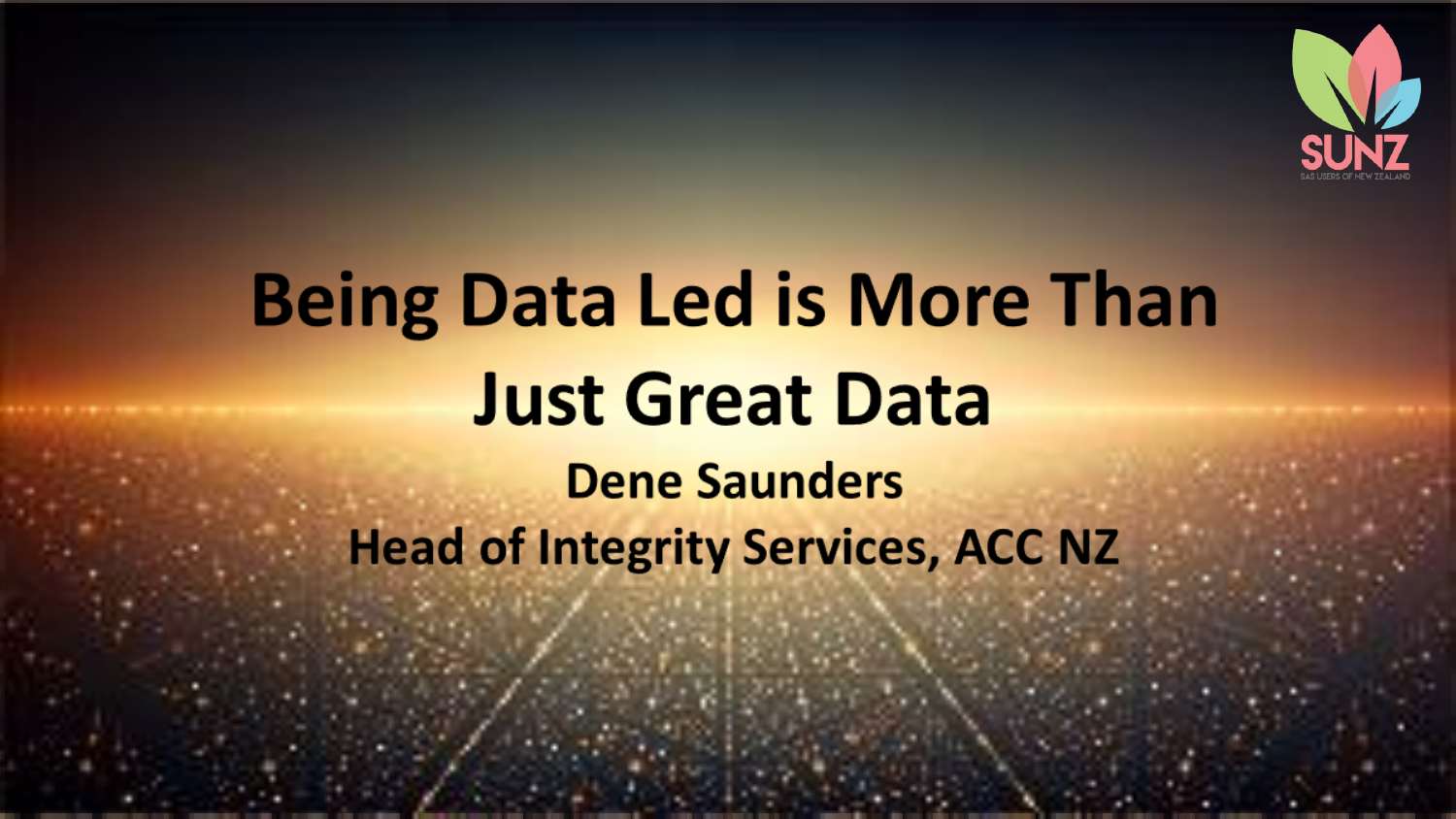

## **"Presumption is the opposite of Prevention"**

*Bhavik Sarkhed*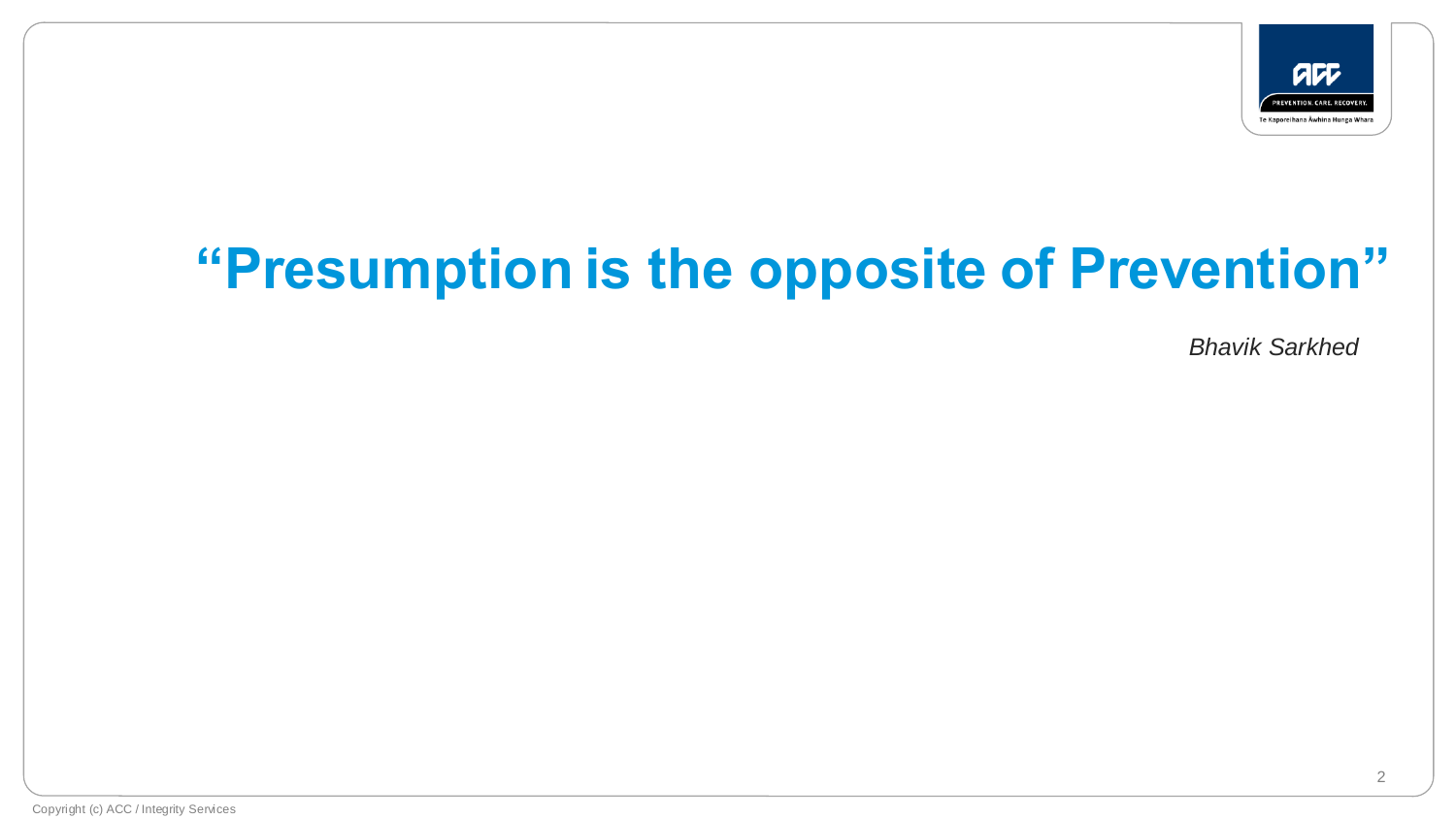#### **The Integrity Services journey (so far)**



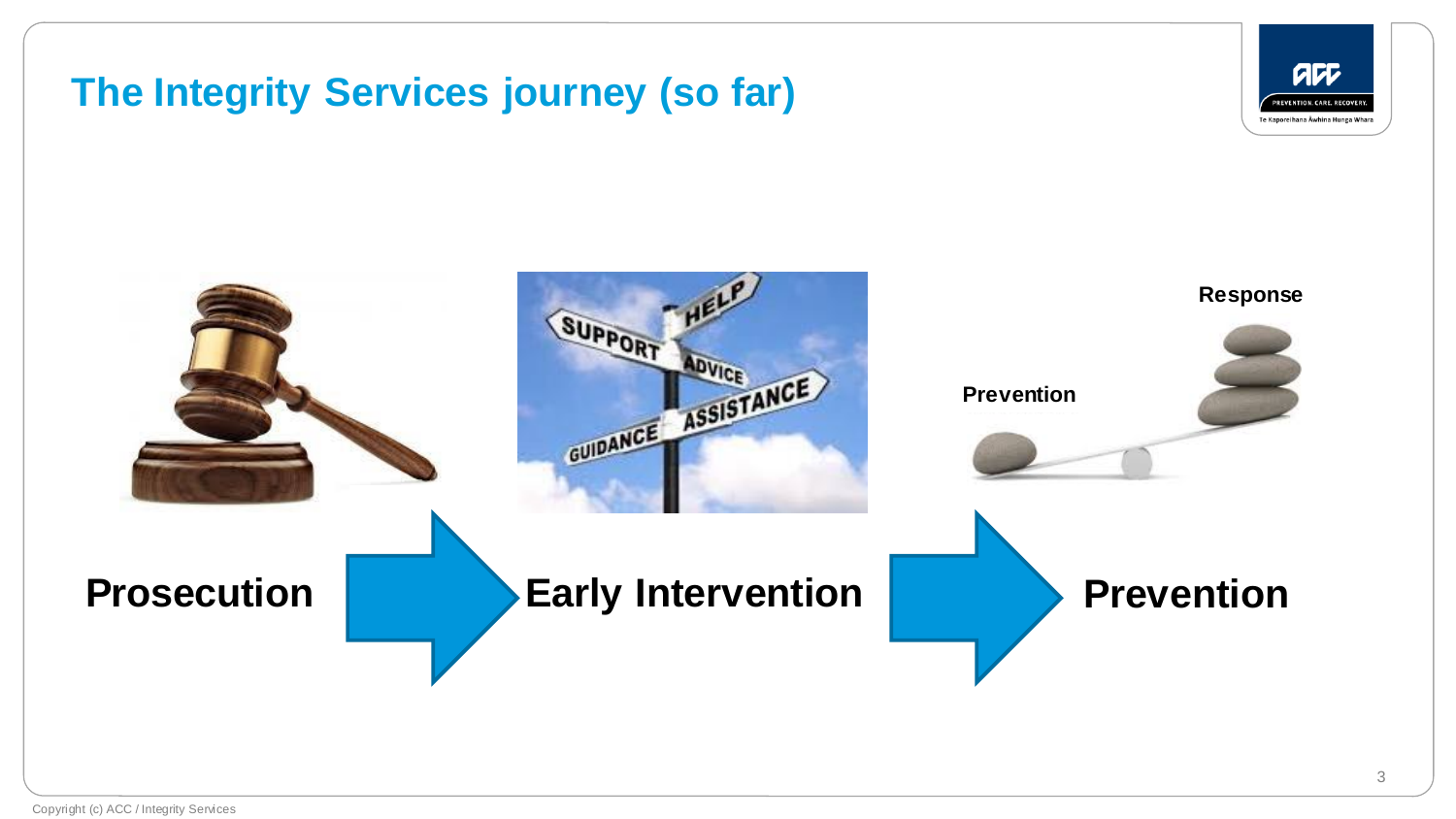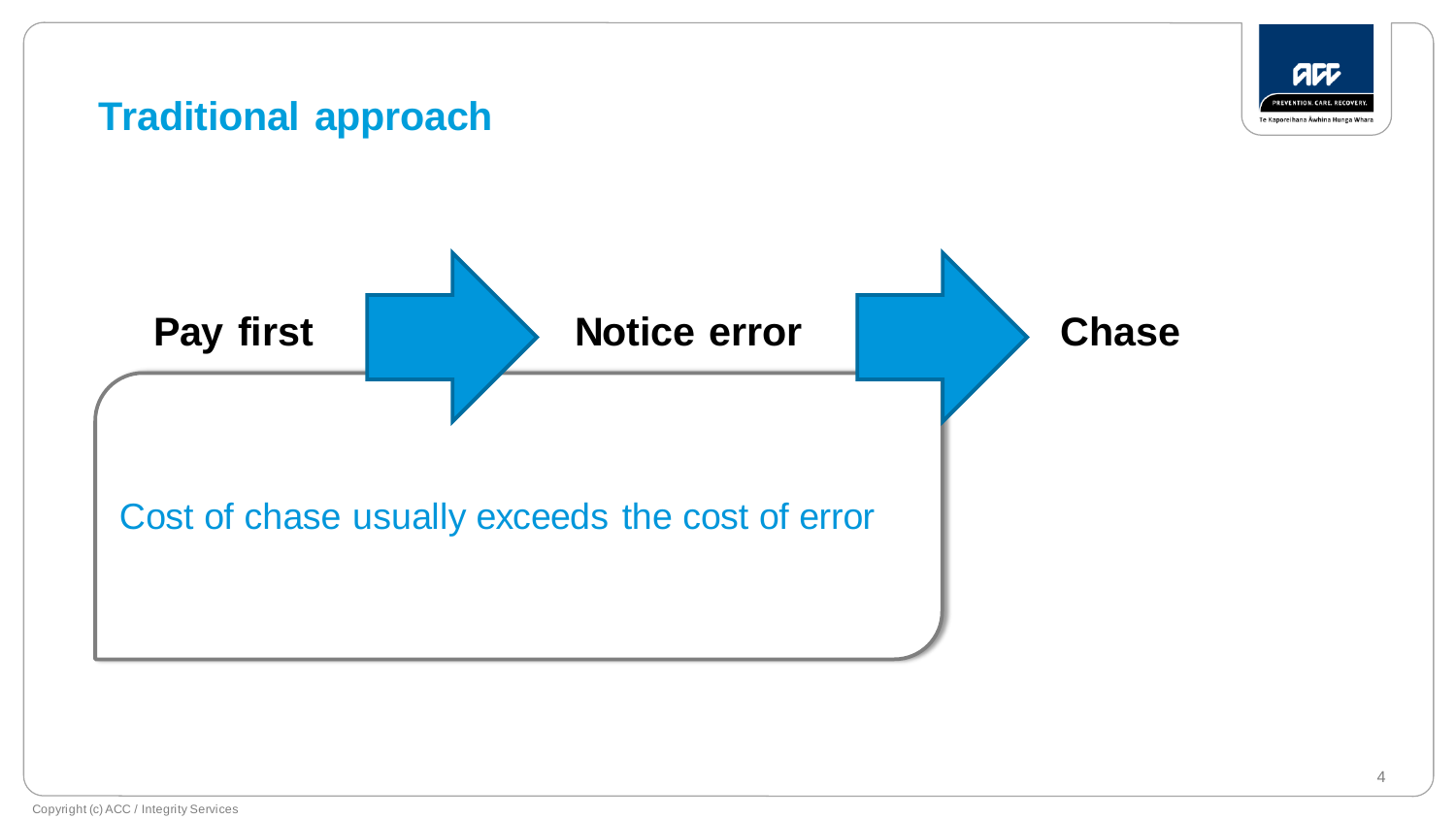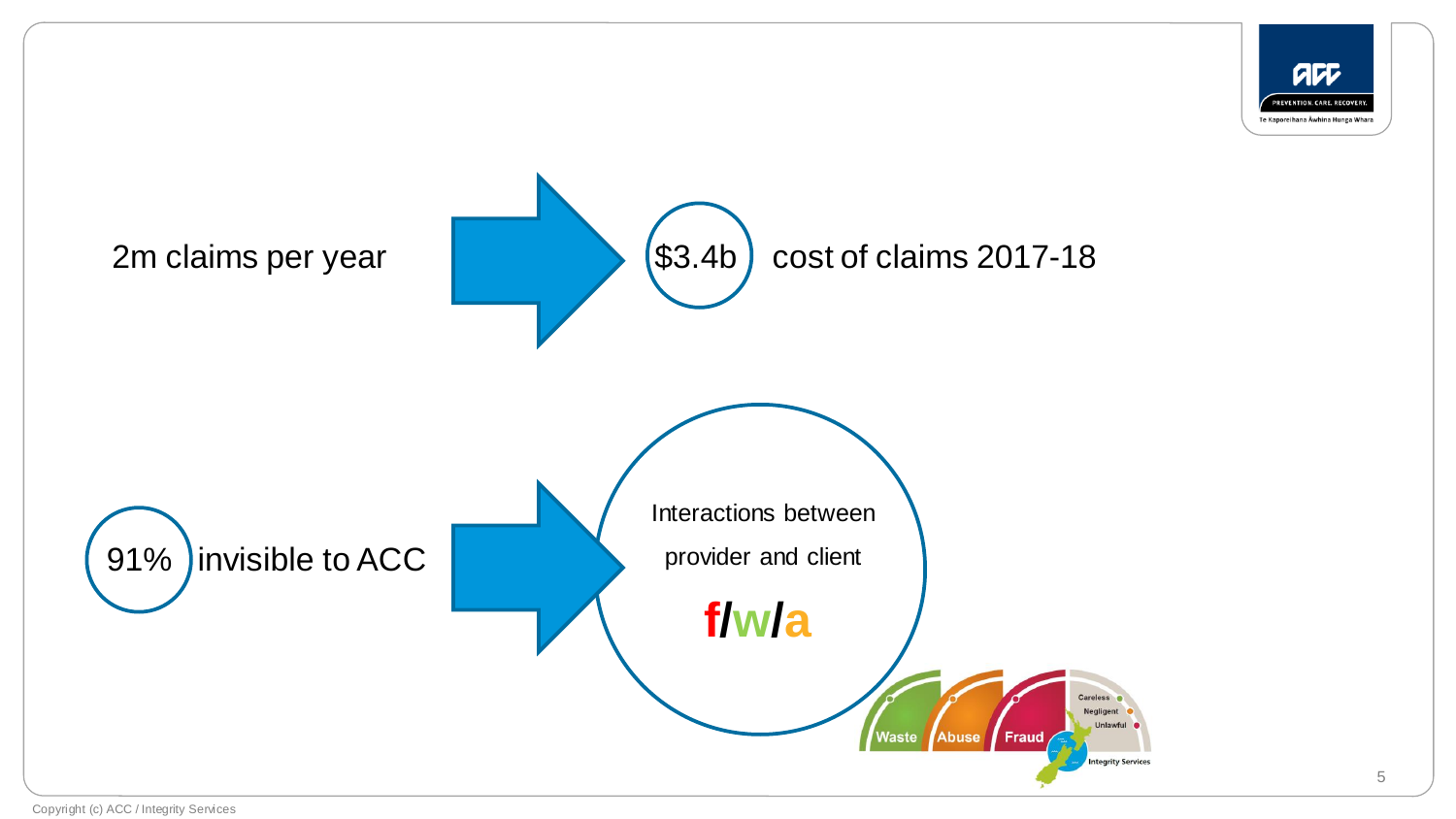

## **How we're delivering: The Integrity Services Framework**

Prevention **Detection** Response Reporting

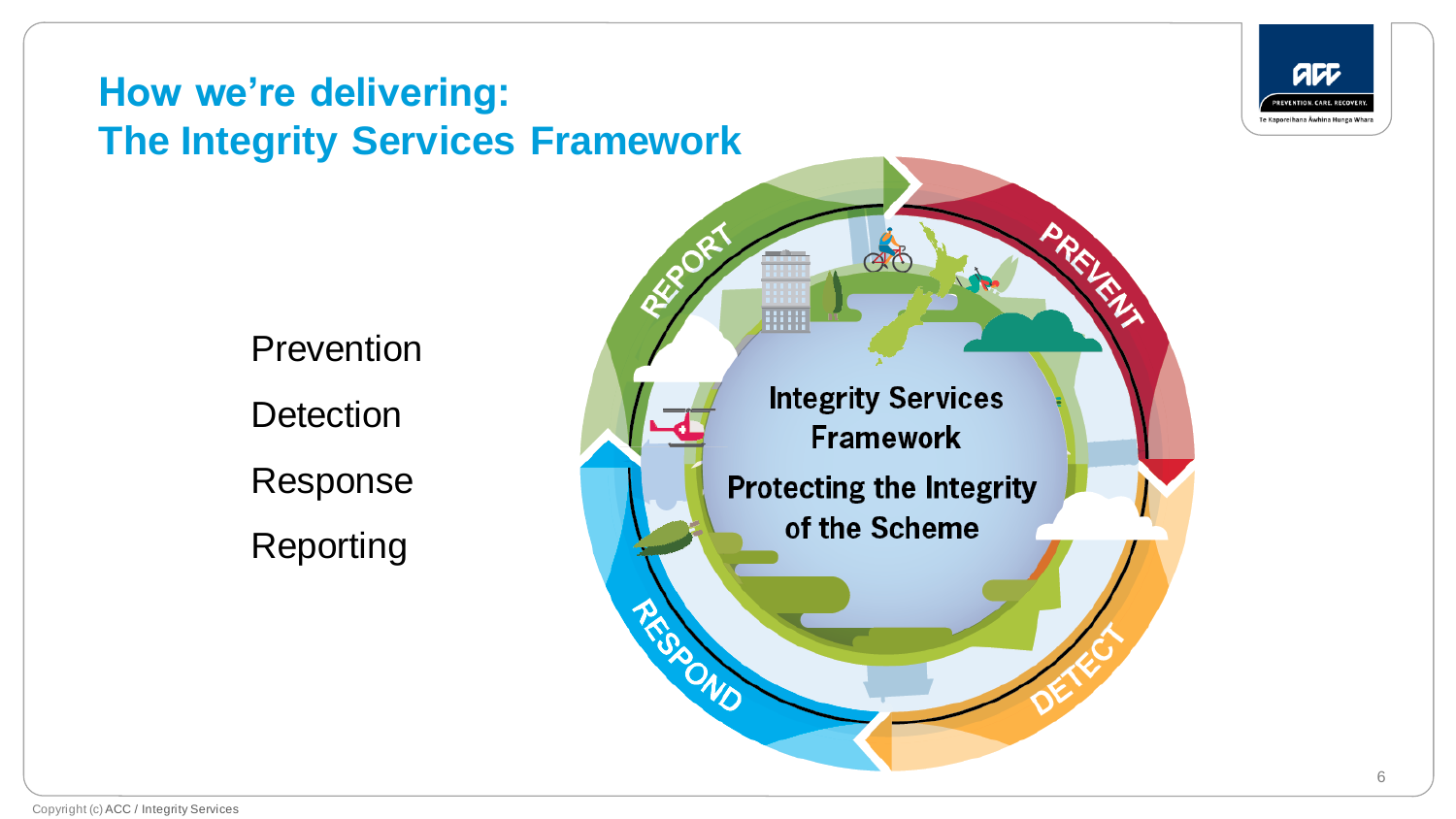

#### **Widening horizons – Integrity Risk**

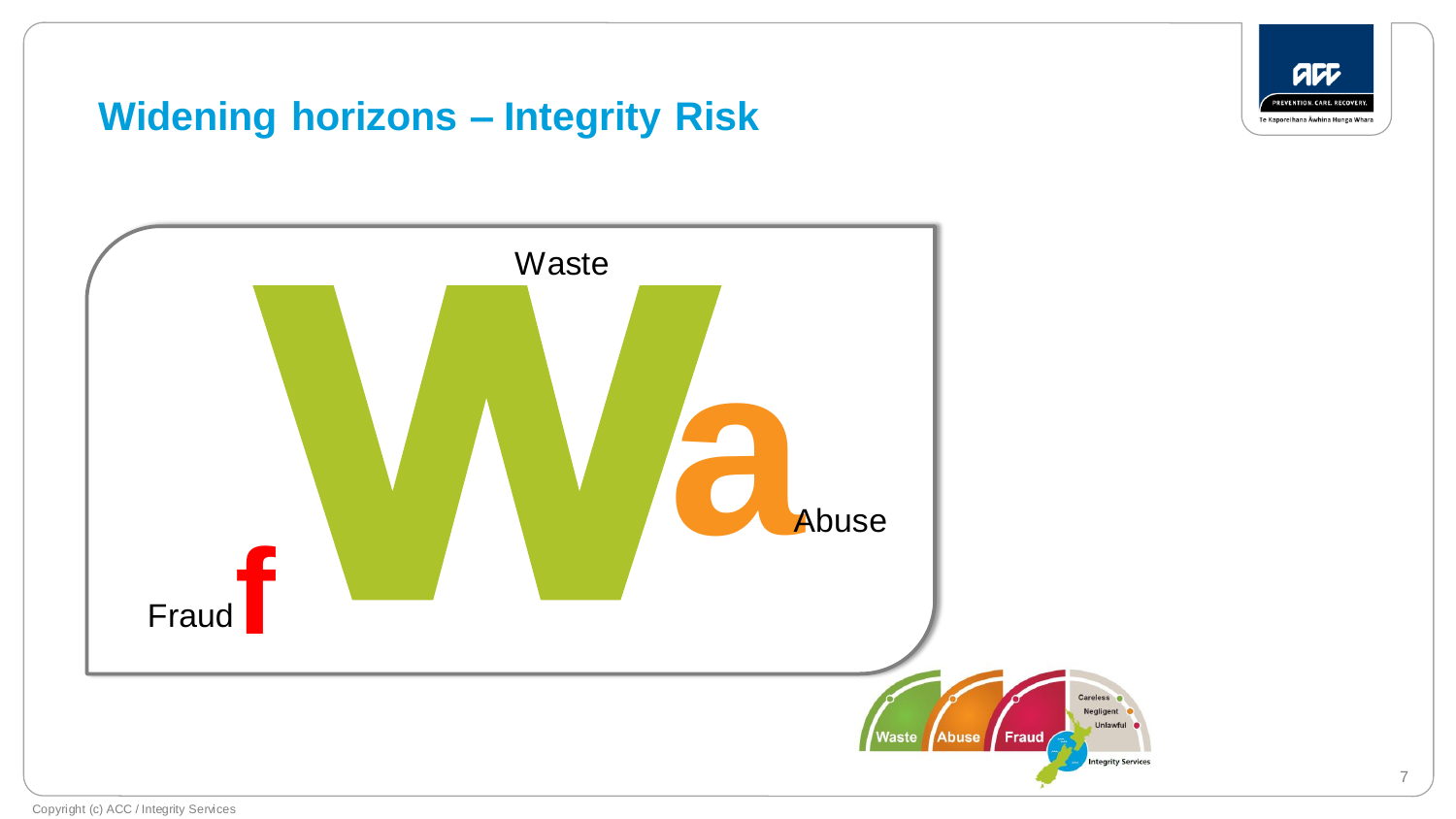

## **A prevention-focused strategy is doubly lucrative:**

Prevention saves not just the cost of overpayments, but also the cost of the chase.

Potential fraudsters, moreover, are often discouraged from committing fraud and abuse if they know their behaviour is being watched.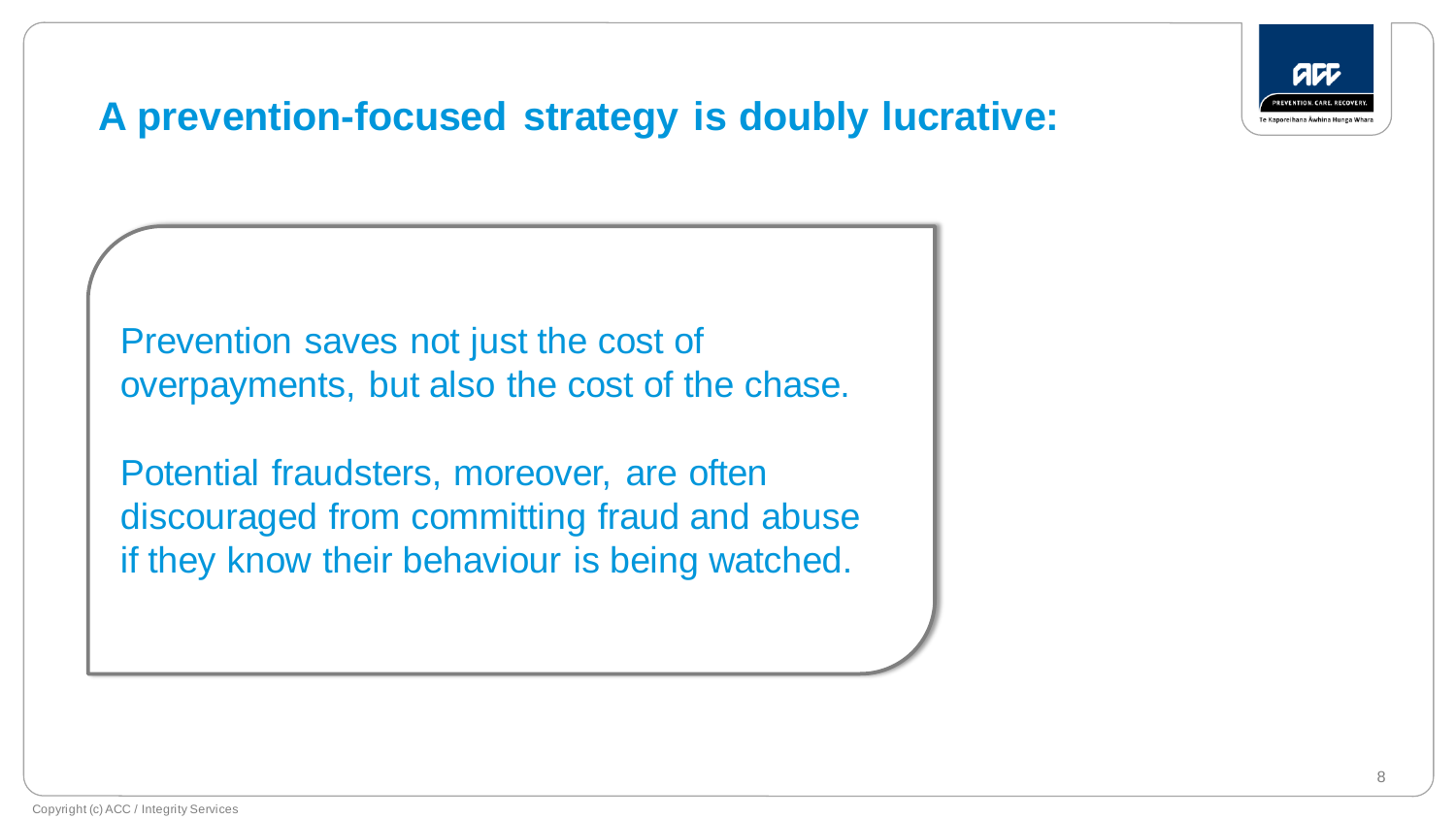

#### **Our prevention ethos**



- Focus on exploration and serendipity
- Choice architecture to encourage compliance
- Behavioural economics and interventions
- Test, pilot and learn through sprints

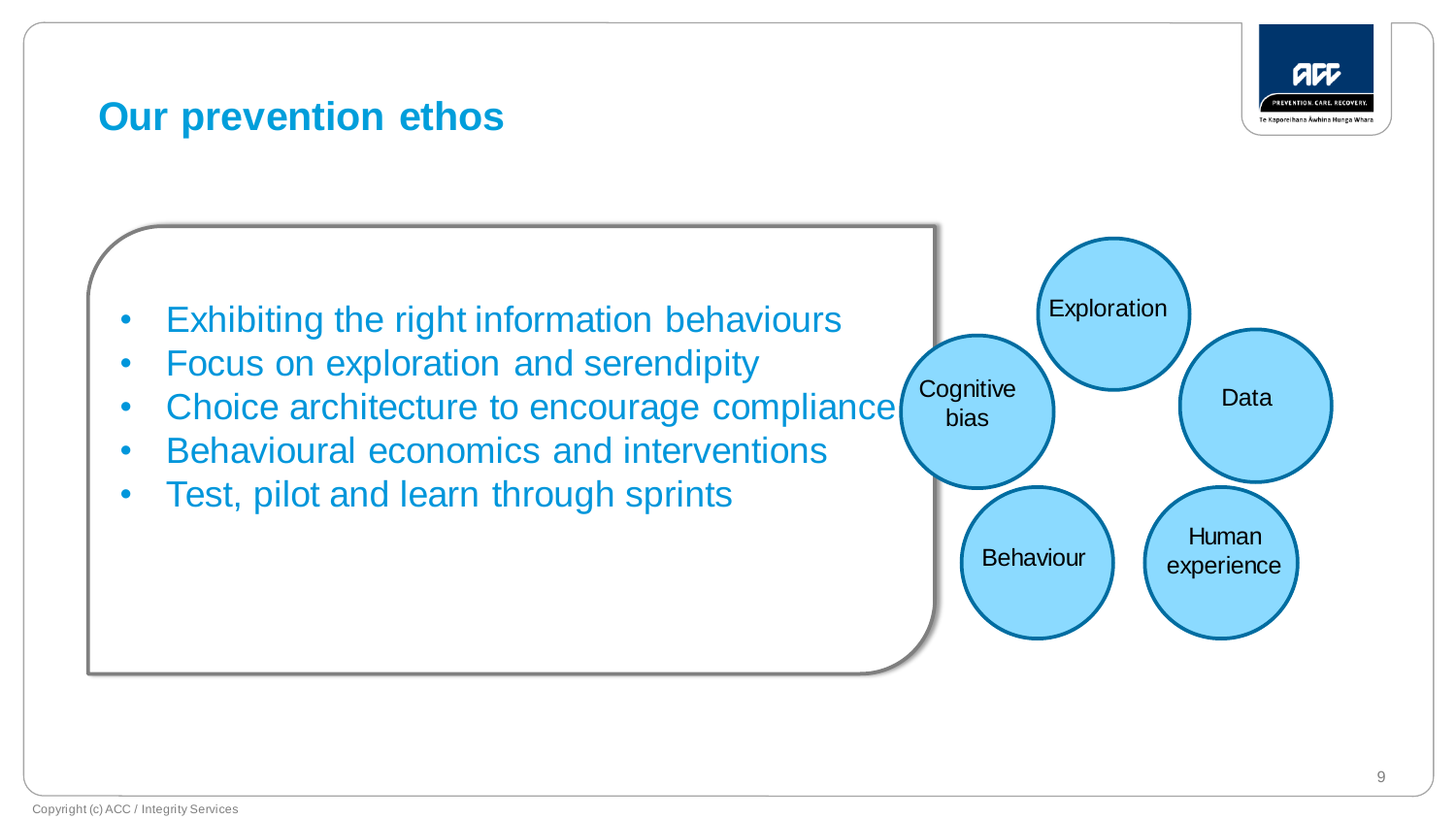art **PREVENTION. CARE. RECOVERY** Te Kaporeihana Äwhina Hunga Whara

#### **Intelligence to Insights**

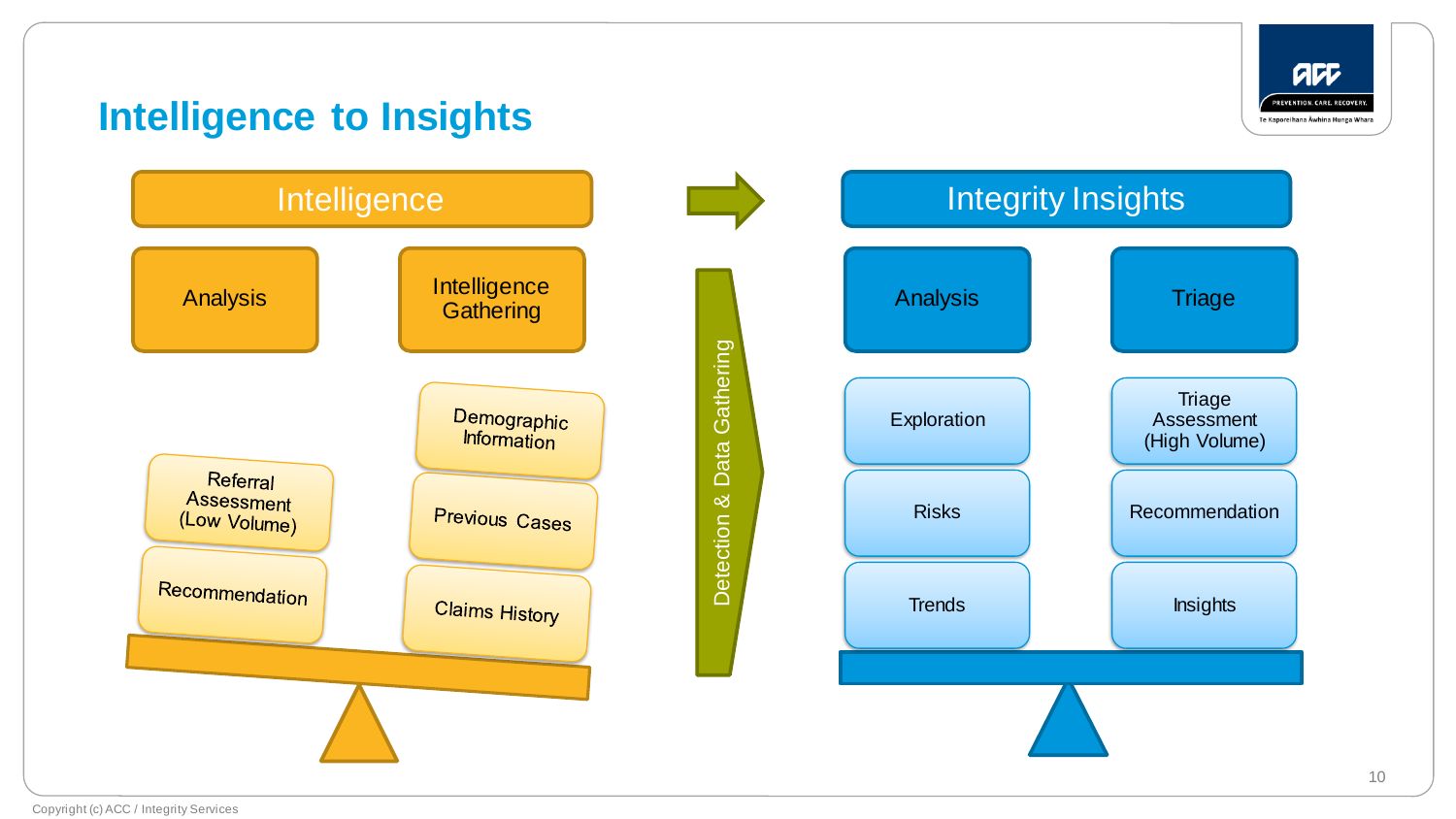

#### **Our sprint approach**

- 'manual' data-led Sprints
- Generate proactive workload
- Address tangible business issues
- Time-bound and imperfect by design
- Utilise data analysis capability
- Early intervention/voluntary resolution
- Learn while doing
- Just get on and do it regardless of constraints

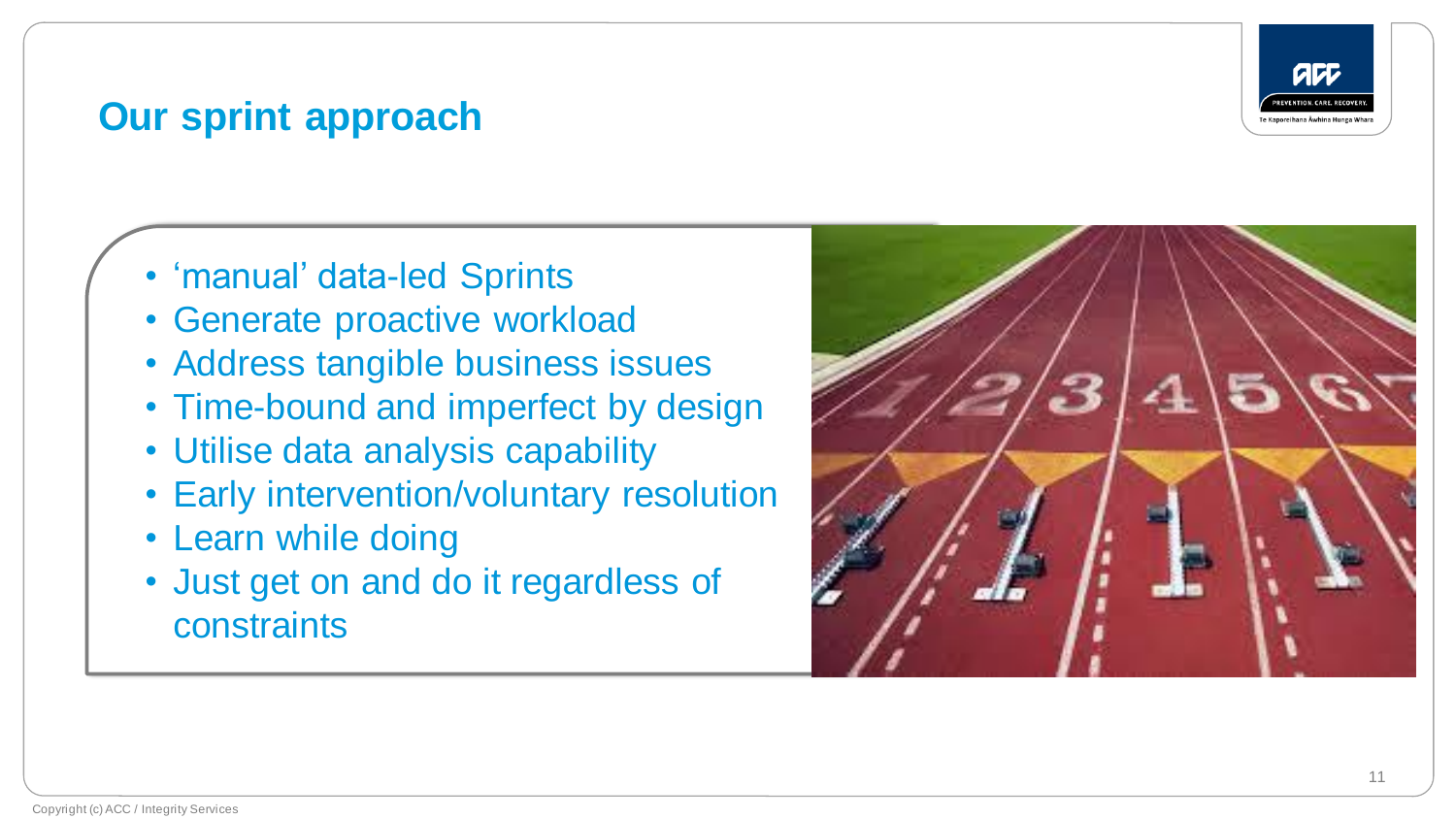

#### **Optimising Response – focus on early intervention…**

This reflects the conscious shift to move away from 'high-touch, reactive, prosecution' activity to a 'lowtouch, proactive, early intervention' approach

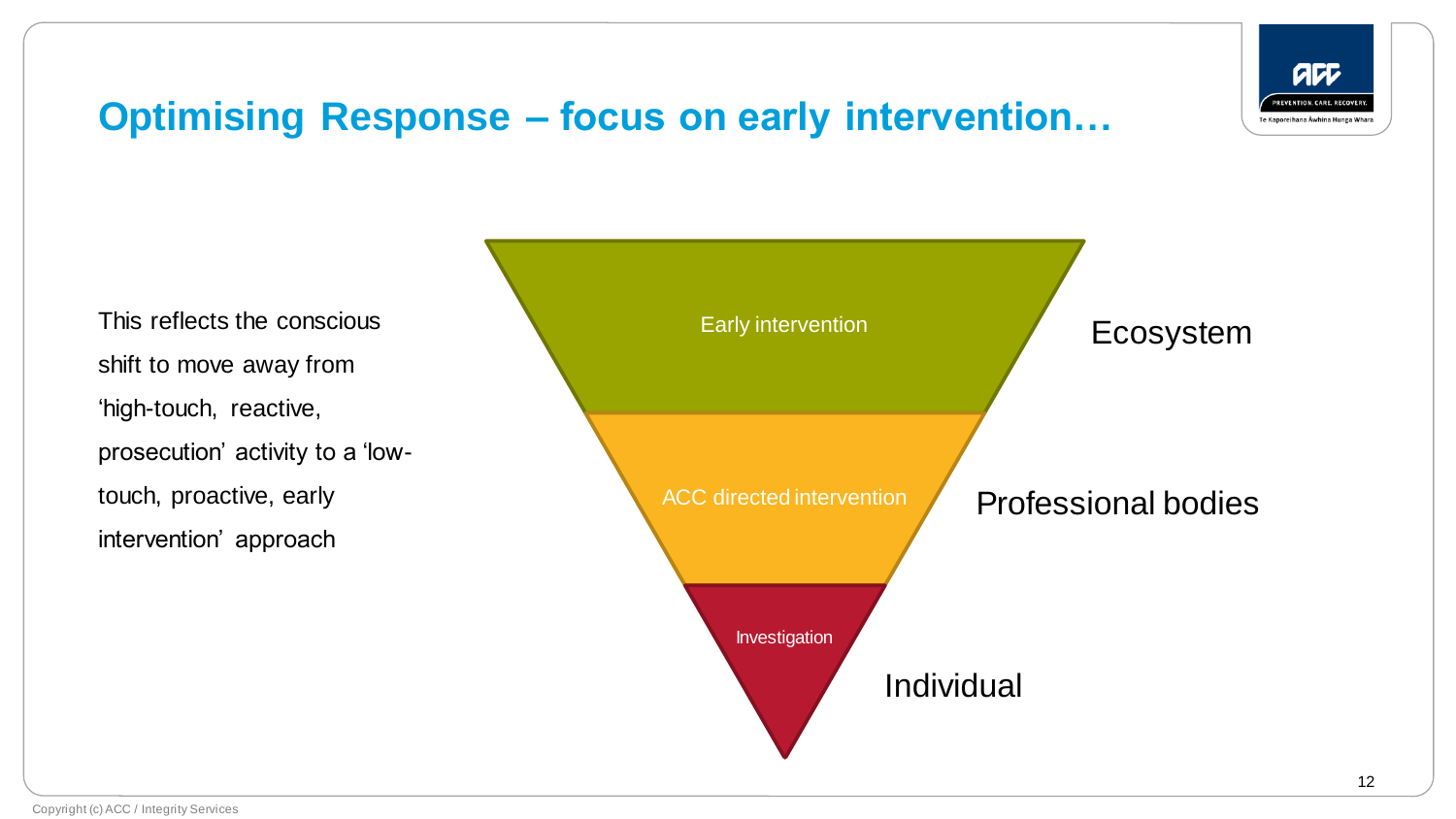## **…and it works!**

#### Provider billing before & after intervention

Treatment Duration Analysis - by No. of Treatments & Total Treatment Time

#### **APPENDIX A**

au PREVENTION. CARE. RECOVERY. Te Kaporeihana Äwhina Hunga Whara



#### Copyright (c) ACC / Integrity Services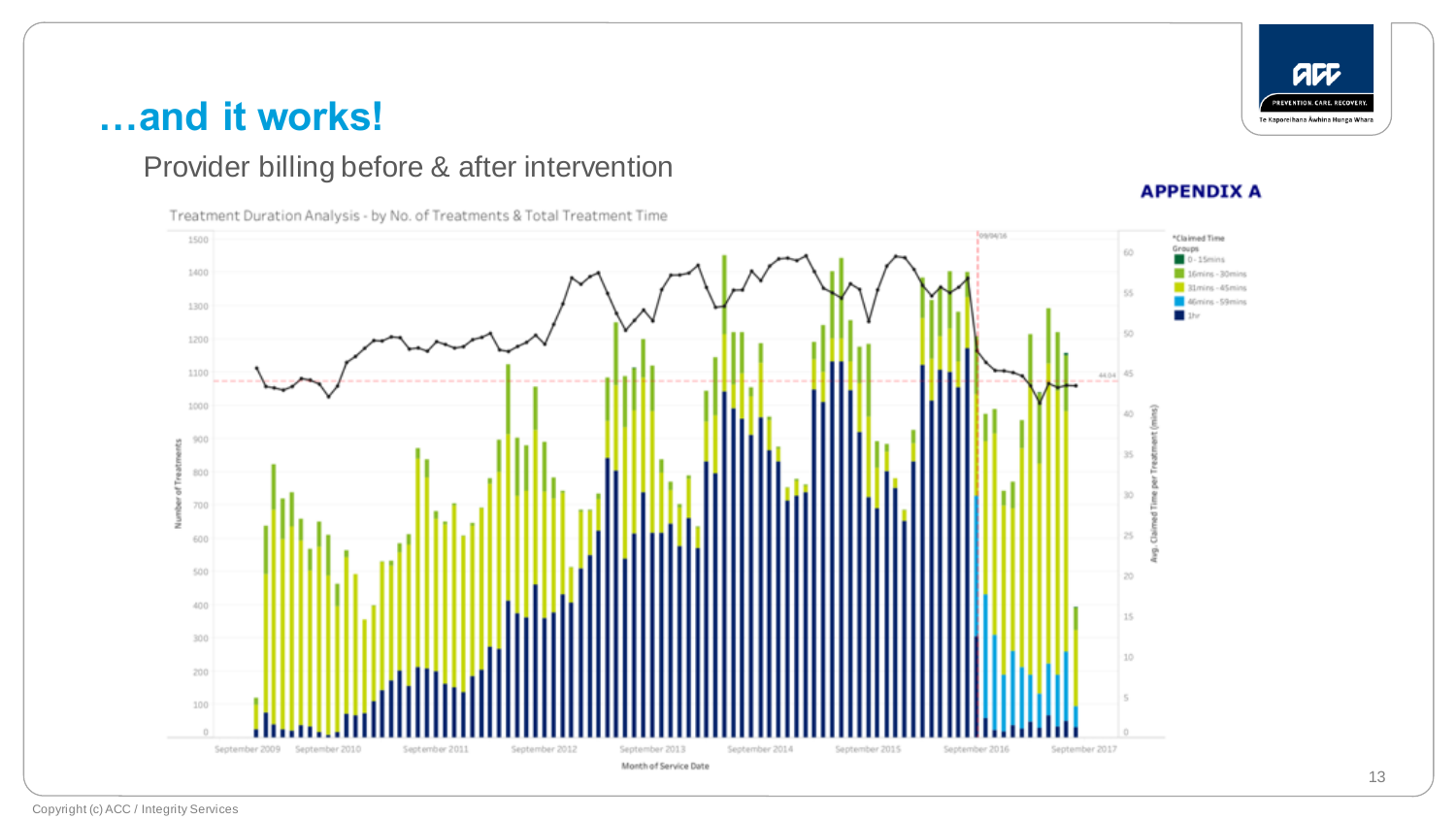#### **What have we learned?**



Explore and use data in context

Sharing insights across business

Invest in what you can change now

Challenge 'BAU'

Build an enterprise strategy

Understand behaviour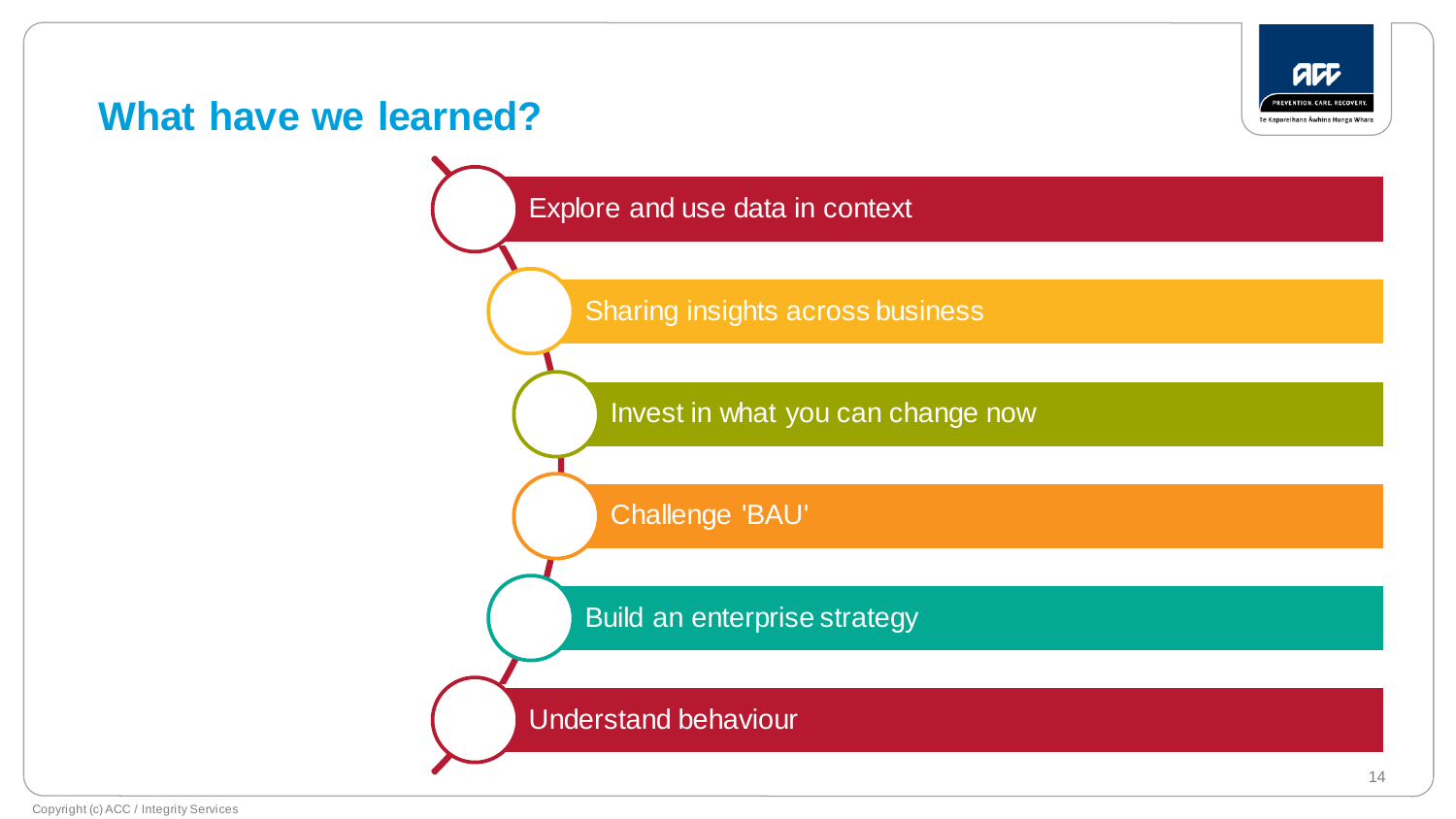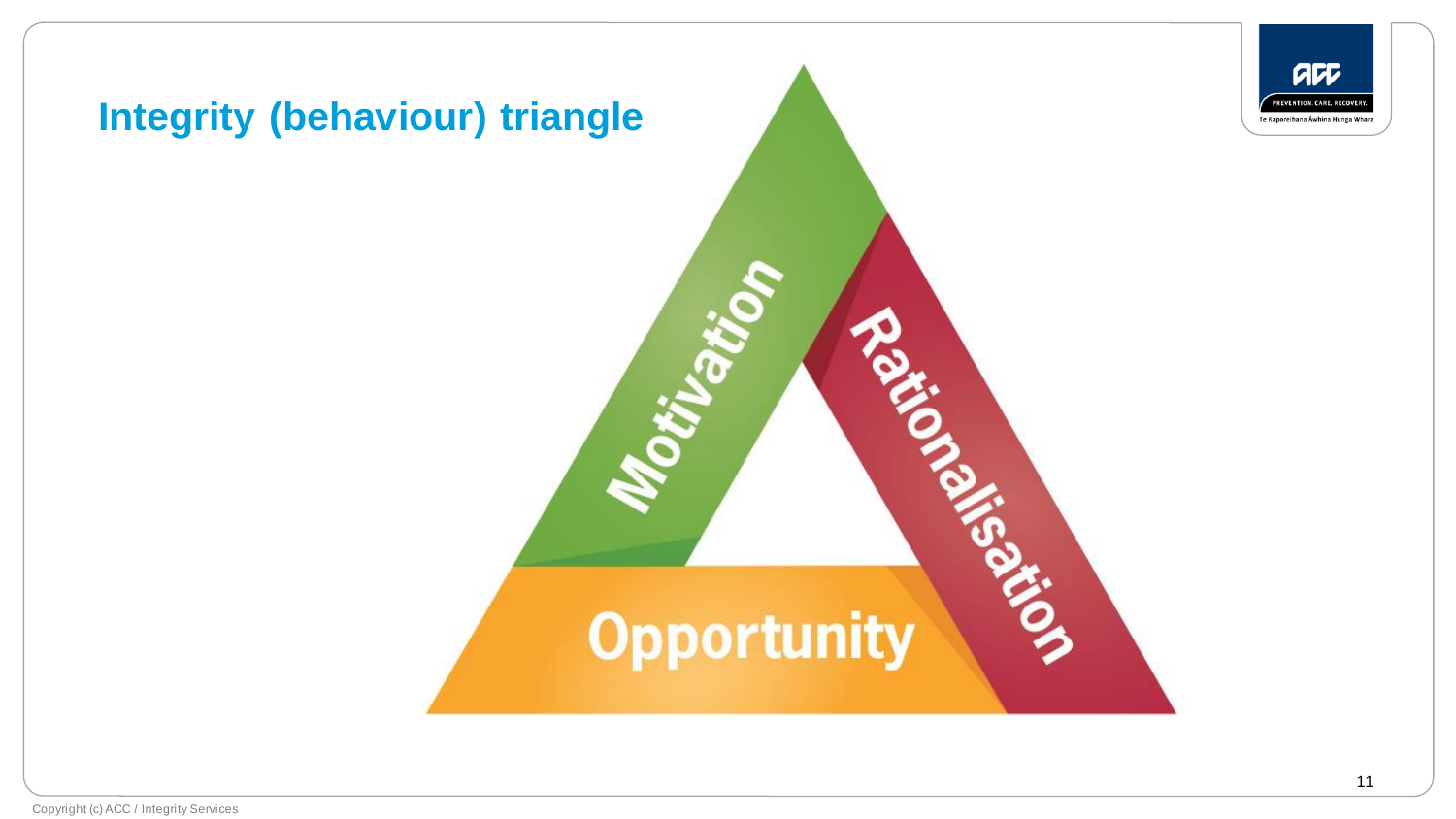

#### **Information behaviour**